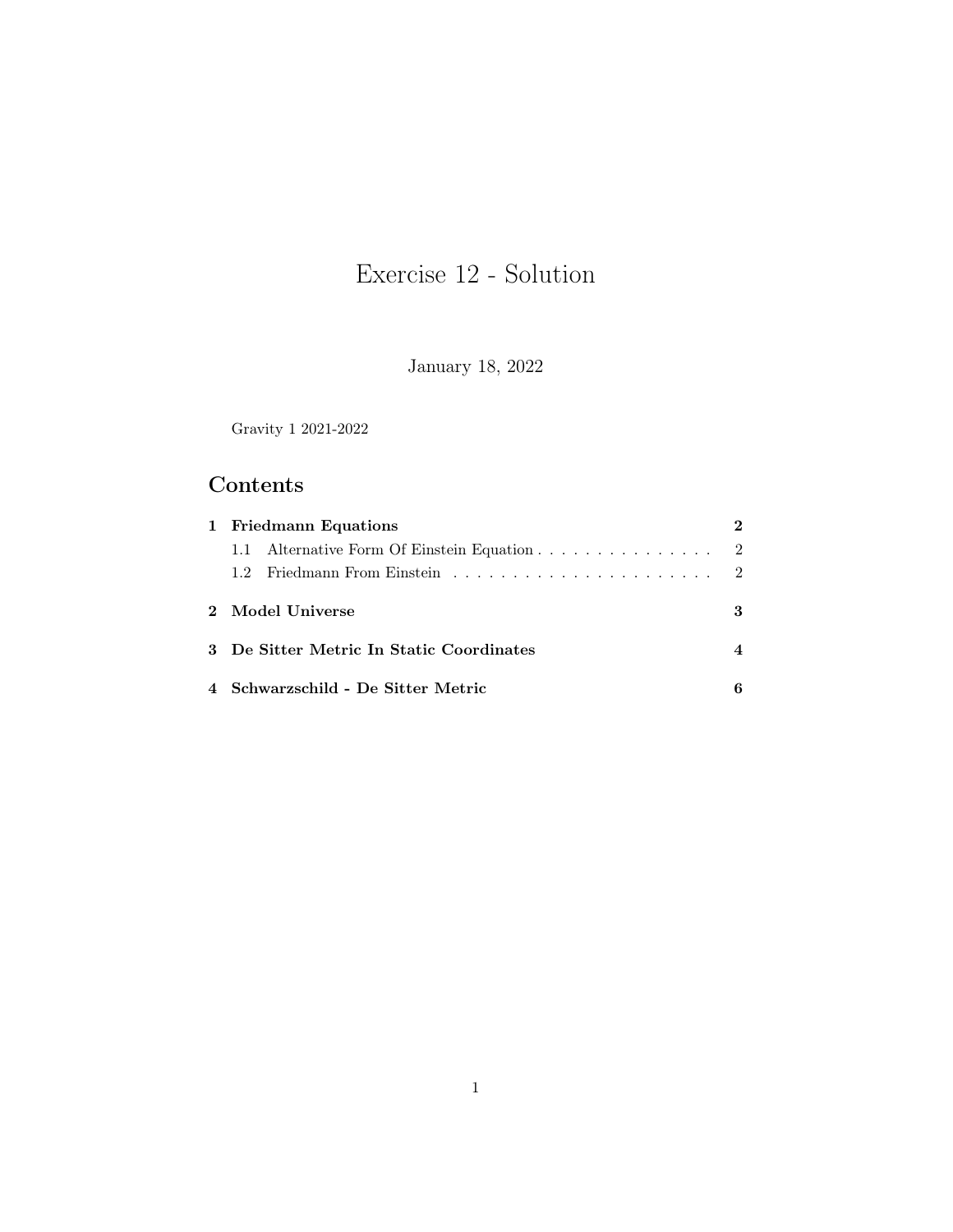## <span id="page-1-0"></span>1 Friedmann Equations

#### <span id="page-1-1"></span>1.1 Alternative Form Of Einstein Equation

Einstein equation is

<span id="page-1-3"></span>
$$
R_{\mu\nu} - \frac{1}{2} R g_{\mu\nu} = 8\pi T_{\mu\nu} \tag{1}
$$

Take the trace

 $\sqrt{2}$ 

✍

$$
R - \frac{1}{2}R4 = 8\pi T\tag{2}
$$

$$
R = -8\pi T \tag{3}
$$

Plug back into [\(1\)](#page-1-3) yields

<span id="page-1-6"></span>
$$
R_{\mu\nu} = 8\pi \left( T_{\mu\nu} - \frac{1}{2} T g_{\mu\nu} \right)
$$
 (4) After  
matrix  
tion

 $\Delta$  1+ ative form n equation

#### <span id="page-1-2"></span>1.2 Friedmann From Einstein

Robertson Walker metric is

$$
ds^{2} = -dt^{2} + a^{2}(t) \left[ \frac{dr^{2}}{1 - kr^{2}} + r^{2} d\Omega^{2} \right]
$$
 (5)

The non zero components of the Ricci tensor are

<span id="page-1-4"></span>
$$
R_{tt} = -3\frac{\ddot{a}}{a} \tag{6}
$$

<span id="page-1-7"></span>
$$
R_{rr} = \frac{a\ddot{a} + 2\dot{a}^2 + 2k}{1 - kr^2} \tag{7}
$$

$$
R_{\theta\theta} = r^2 \left( a\ddot{a} + 2\dot{a}^2 + 2k \right) \tag{8}
$$

$$
R_{\phi\phi} = r^2 \left( a\ddot{a} + 2\dot{a}^2 + 2k \right) \sin^2\theta \tag{9}
$$

The energy-momentum tensor of a perfect fluid is

<span id="page-1-5"></span>
$$
T_{\mu\nu} = \begin{pmatrix} \rho & 0 & 0 & 0 \\ 0 & & & \\ 0 & & pg_{ij} & \\ 0 & & & \end{pmatrix}
$$
 (10)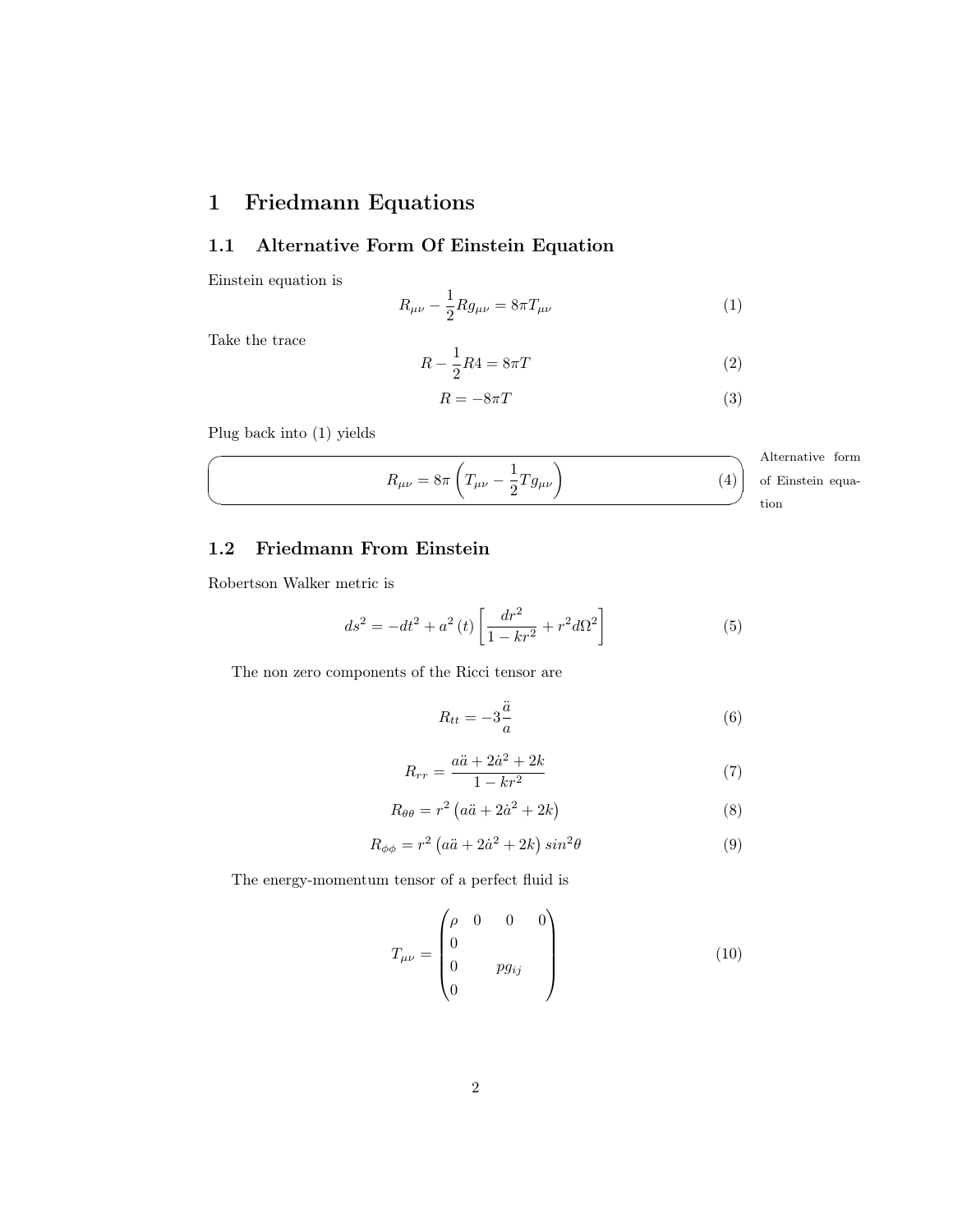Its trace is

 $\overline{C}$ 

 $\searrow$ 

 $\overline{a}$ 

 $\searrow$ 

<span id="page-2-1"></span>
$$
T = g^{\mu\nu} T_{\mu\nu} = g^{tt} T_{tt} + g^{ij} T_{ij} = -\rho + g^{ij} p g_{ij} = -\rho + 3p \tag{11}
$$

Plug  $(6)$ , $(10)$ , $(11)$ , and  $g_{tt}$  into  $(4)$ , the tt Einstein equation is

$$
-3\frac{\ddot{a}}{a} = 8\pi \left(\rho - \frac{1}{2} \left(-\rho + 3p\right)\left(-1\right)\right)
$$

$$
= 8\pi \frac{1}{2} \left(\rho + 3p\right) \tag{12}
$$

The second Friedmann equation is

$$
\frac{4\pi}{3} (\rho + 3p) \qquad (13)
$$
 Second Friedman equation

Write some spatial equation, for instance the  $rr$  equation (plug  $(7),(10),(11)$  $(7),(10),(11)$  $(7),(10),(11)$  $(7),(10),(11)$  $(7),(10),(11)$ ) and  $g_{rr}$  into  $(4)$ )

$$
\frac{a\ddot{a} + 2\dot{a}^2 + 2k}{1 - kr^2} = 8\pi \left( p\frac{a^2}{1 - kr^2} - \frac{1}{2} \left( -\rho + 3p \right) \frac{a^2}{1 - kr^2} \right) \tag{14}
$$

$$
\frac{\ddot{a}}{a} + 2\frac{\dot{a}^2}{a^2} + 2\frac{k}{a^2} = 4\pi\left(\rho - p\right)
$$
 (15)

Plugin  $\frac{\ddot{a}}{a}$  into [\(13\)](#page-2-2) yields the first Friedmann equation

<span id="page-2-2"></span>a¨  $\frac{\ddot{a}}{a} = -\frac{4\pi}{3}$ 

$$
\frac{\dot{a}^2}{a^2} = \frac{8\pi}{3}\rho - \frac{k}{a^2}
$$
 First Friedman  
equation  
(16)

Remark: the first Friedmann equation can also be obtained as the tt Einstein equation in the original form  $(1)$  (which includes  $R$  instead of  $T$ ).

## <span id="page-2-0"></span>2 Model Universe

$$
ds^{2} = -dt^{2} + \frac{t}{t_{*}} \left( dx^{2} + dy^{2} + dz^{2} \right)
$$
 (17)

a) The spatial metric is flat,  $k = 0$ .

b) We see that

<span id="page-2-3"></span>
$$
a(t) = \left(\frac{t}{t_*}\right)^{\frac{1}{2}}\tag{18}
$$

We saw in tutorial that this corresponds to a radiation dominated universe, not matter. For matter dominated universe  $a(t) \propto t^{\frac{2}{3}}$ .  $a(t) \propto t^{\frac{2}{n}}$ , so  $n = 4$ .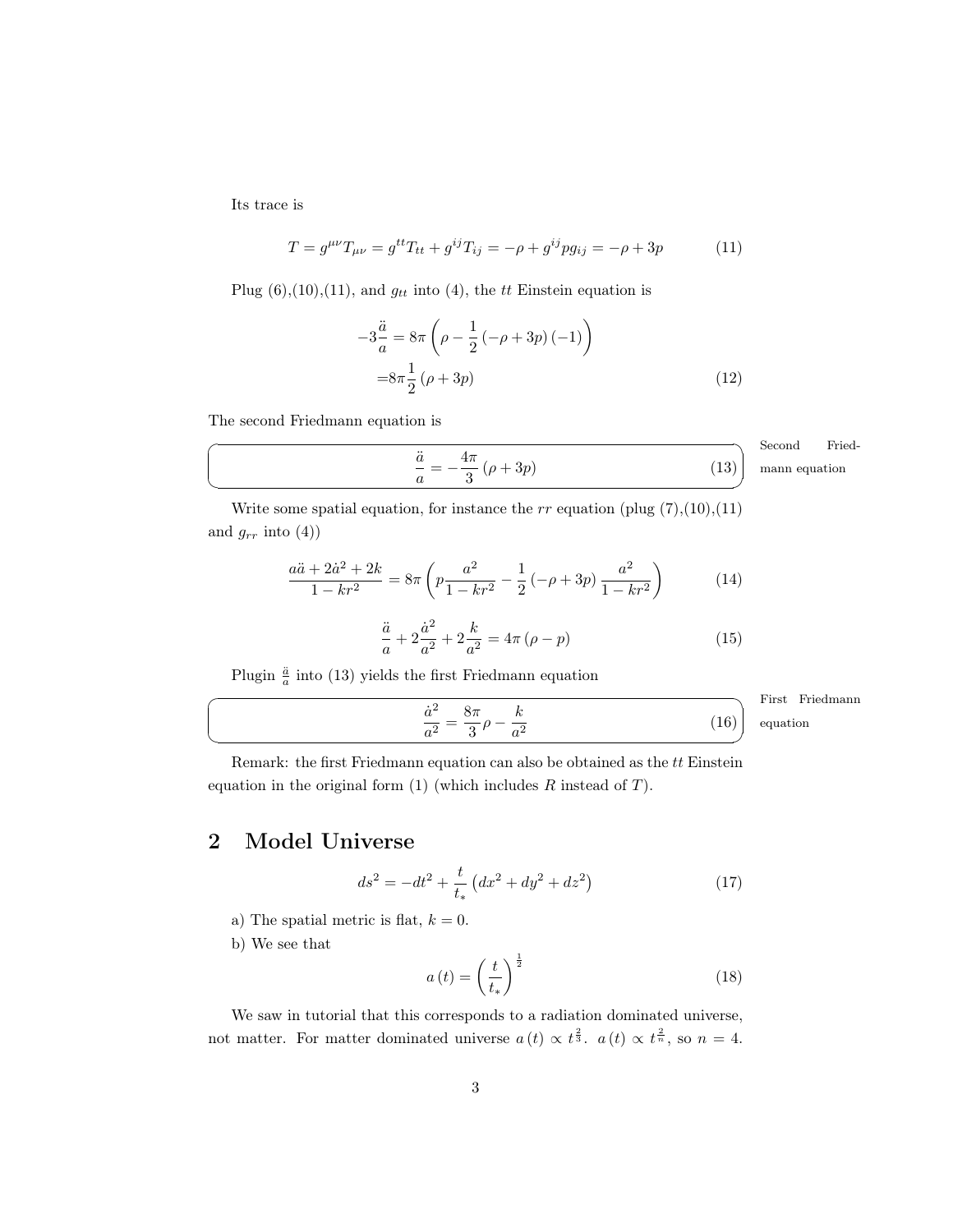$n=3(1+w)$ .  $w=\frac{1}{3}$ . The equation of state is  $p=\frac{1}{3}\rho$ . c) Friedmann equation with  $k = 0$  is

$$
\rho = \frac{3}{8\pi} \left(\frac{\dot{a}}{a}\right)^2 \tag{19}
$$

From [\(18\)](#page-2-3)

$$
\frac{\dot{a}}{a} = \frac{1}{2t} \tag{20}
$$

then  $\overline{a}$ 

 $\searrow$ 

☛

 $\searrow$ 

$$
\rho(t) = \frac{3}{32\pi t^2} \tag{21}
$$

d) The Hubble constant today is

$$
H_0 = \frac{\dot{a}(t_0)}{a(t_0)} = \frac{1}{2t_0} \tag{22}
$$

Given that  $t_0 = 14 \times 10^9 yr$ ,

$$
H_0 = \left(28 \times 10^9 \text{yr}\right)^{-1} \approx 3.57 \times 10^{-11} \text{yr}^{-2}
$$
   
Current Hubble constant (23) constant

### <span id="page-3-0"></span>3 De Sitter Metric In Static Coordinates

We consider flat 5-dimensional space in coordinates  $(u, w, x, y, z)$ , with metric

<span id="page-3-4"></span>
$$
ds_5^2 = -du^2 + dw^2 + dx^2 + dy^2 + dz^2
$$
 (24)

De Sitter space is the maximally symmetric space that arises as the 4 dimensional hypersurface hyperboloid of constant radius  $\alpha$ , (with positive squared radius, the hyperboloid outside the light cone)

<span id="page-3-1"></span>
$$
-u^{2} + w^{2} + x^{2} + y^{2} + z^{2} = \alpha^{2}
$$
\n(25)

To find the hyperboloid metric in static coordinates we use spherical coordinates  $(r, \theta, \phi)$  for the 3-dimensional space  $(x, y, z)$ 

<span id="page-3-2"></span>
$$
x = r \sin \theta \cos \phi \tag{26}
$$

<span id="page-3-3"></span>
$$
y = r \sin \theta \sin \phi \tag{27}
$$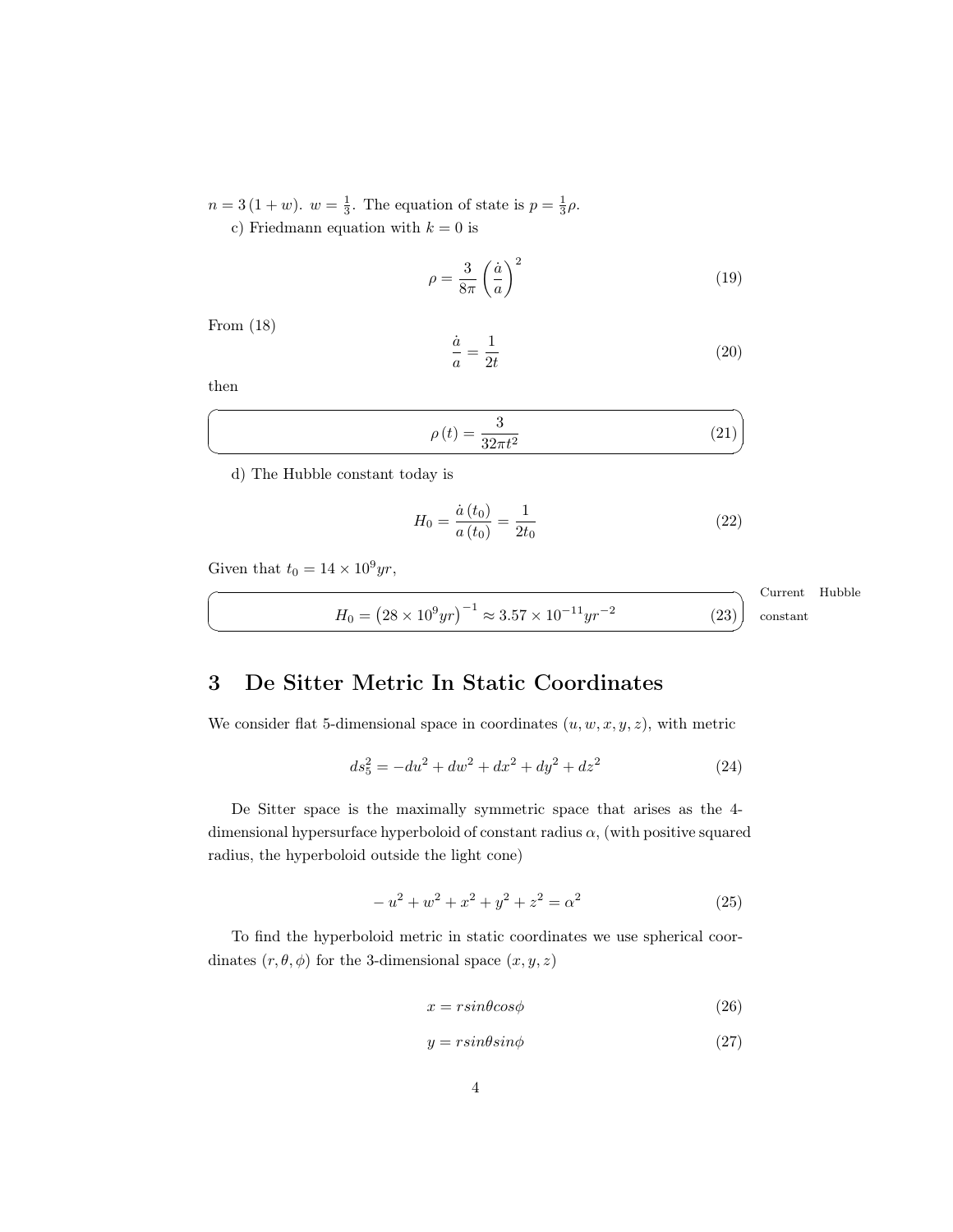<span id="page-4-1"></span>
$$
z = r \cos \theta \tag{28}
$$

The radial coordinate is

<span id="page-4-0"></span>
$$
x^2 + y^2 + z^2 = r^2 \tag{29}
$$

Plug [\(29\)](#page-4-0) into [\(25\)](#page-3-1)

$$
-u^2 + w^2 + r^2 = \alpha^2 \tag{30}
$$

Now for each r there is a hyperbola in the  $(u, w)$  space

$$
-u^2 + w^2 = \alpha^2 - r^2 \tag{31}
$$

The radius of each hyperbola is  $\sqrt{\alpha^2-r^2}$  and we use hyper-polar coordinates with hyperbolic angle  $\frac{t}{\alpha}$ 

<span id="page-4-2"></span>
$$
u = \sqrt{\alpha^2 - r^2} \sinh\left(\frac{t}{\alpha}\right) \tag{32}
$$

<span id="page-4-3"></span>
$$
w = \sqrt{\alpha^2 - r^2} \cosh\left(\frac{t}{\alpha}\right) \tag{33}
$$

 $(26),(27),(28),(32),(33)$  $(26),(27),(28),(32),(33)$  $(26),(27),(28),(32),(33)$  $(26),(27),(28),(32),(33)$  $(26),(27),(28),(32),(33)$  $(26),(27),(28),(32),(33)$  $(26),(27),(28),(32),(33)$  $(26),(27),(28),(32),(33)$  $(26),(27),(28),(32),(33)$  define the coordinates  $(t, r, \theta, \phi)$ .

Now we turn to the metric [\(24\)](#page-3-4), and substitute flat 3d metric in spherical coordinates

$$
dx^{2} + dy^{2} + dz^{2} = dr^{2} + r^{2}d\Omega^{2}
$$
 (34)

and flat 2d Minkowski metric in hyper-polar coordinates, of radius  $R \equiv$  $\sqrt{\alpha^2-r^2}$ and hyperbolic angle  $\beta \equiv \frac{t}{\alpha}$ 

$$
-du^{2} + dw^{2} = (dR)^{2} - R^{2} (d\beta)^{2} = \left(d\left(\sqrt{\alpha^{2} - r^{2}}\right)\right)^{2} - \left(\alpha^{2} - r^{2}\right)\left(d\left(\frac{t}{\alpha}\right)\right)^{2}
$$
\n(35)

[\(24\)](#page-3-4) becomes

<span id="page-4-4"></span>
$$
ds^{2} = \left(d\left(\sqrt{\alpha^{2}-r^{2}}\right)\right)^{2} - \left(\alpha^{2}-r^{2}\right)\left(d\left(\frac{t}{\alpha}\right)\right)^{2} + dr^{2} + r^{2}d\Omega^{2}
$$
 (36)

We need the differential

$$
d\left(\sqrt{\alpha^2 - r^2}\right) = \frac{-2rdr}{2\sqrt{\alpha^2 - r^2}}\tag{37}
$$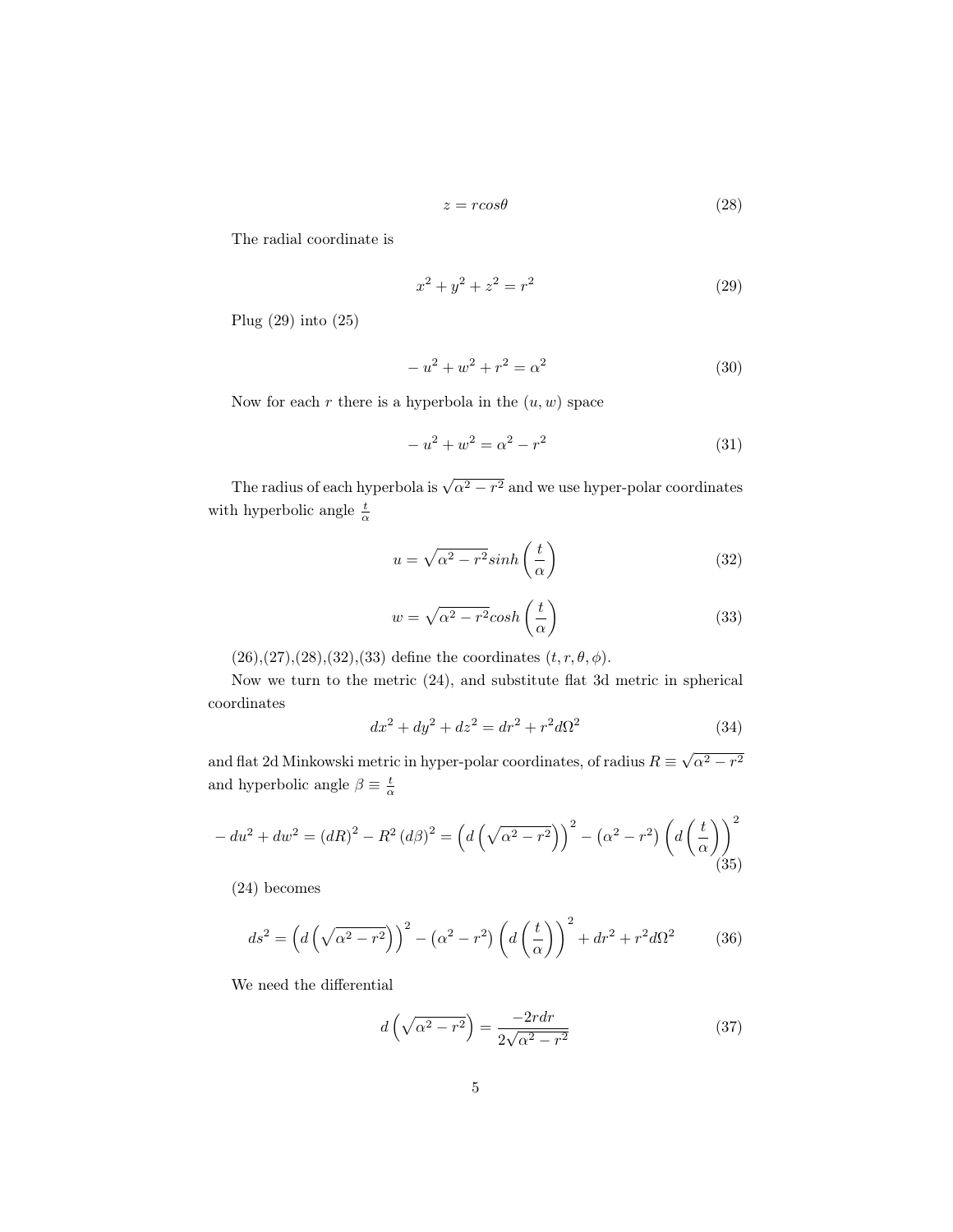thus the combination of the  $dr^2$  terms in [\(36\)](#page-4-4) is

<span id="page-5-1"></span>
$$
\left(d\left(\sqrt{\alpha^2 - r^2}\right)\right)^2 + dr^2 = \left(\frac{r^2}{\alpha^2 - r^2} + 1\right)dr^2 = \frac{\alpha^2}{\alpha^2 - r^2}dr^2 = \frac{1}{1 - \frac{r^2}{\alpha^2}}dr^2\tag{38}
$$

Plug [\(38\)](#page-5-1) back to [\(36\)](#page-4-4) yields

 $\overline{\phantom{a}}$ 

$$
ds^{2} = -\left(1 - \frac{r^{2}}{\alpha^{2}}\right)dt^{2} + \frac{1}{1 - \frac{r^{2}}{\alpha^{2}}}dr^{2} + r^{2}d\Omega^{2}
$$

<span id="page-5-2"></span> $ds^{2} = -f(r) dt^{2} + f^{-1}(r) dr^{2} + r^{2} d\Omega^{2}$ 

De Sitter metric in static coordinates

(39)

$$
f(r) = 1 - \frac{r^2}{\alpha^2}
$$
 (40)

As  $r \to 0$ ,  $f(r) \to 1$  and [\(39\)](#page-5-2) is approaching smoothly a flat Minkowski space in spherical coordinates. At  $r = 0$  it is flat space with the usual coordinate singularity of spherical coordinates at the origin.

At  $r = \alpha$  there is a cosmological horizon surrounding the observer at  $r = 0$ .

## <span id="page-5-0"></span>4 Schwarzschild - De Sitter Metric

A general static spherically symmeetric metric can be written in coordinates  $(t, r, \theta, \phi)$  as

<span id="page-5-3"></span>
$$
ds^{2} = -e^{2\alpha(r)}dt^{2} + e^{2\beta(r)}dr^{2} + r^{2}d\Omega^{2}
$$
\n(41)

The non-zero components of the Ricci tensor are

$$
R_{tt} = e^{2(\alpha - \beta)} \left[ \partial_r^2 \alpha + (\partial_r \alpha)^2 - \partial_r \alpha \partial_r \beta + \frac{2}{r} \partial_r \alpha \right]
$$
 (42)

$$
R_{tt} = \left[ -\partial_r^2 \alpha - (\partial_r \alpha)^2 + \partial_r \alpha \partial_r \beta + \frac{2}{r} \partial_r \beta \right]
$$
(43)

<span id="page-5-4"></span>
$$
R_{\theta\theta} = e^{-2\beta} \left[ r \left( \partial_r \beta - \partial_r \alpha \right) - 1 \right] + 1 \tag{44}
$$

$$
R_{\phi\phi} = \sin^2\theta R_{\theta\theta} \tag{45}
$$

As in the derivation of the Schwarzschild metric, it is useful to look at the combination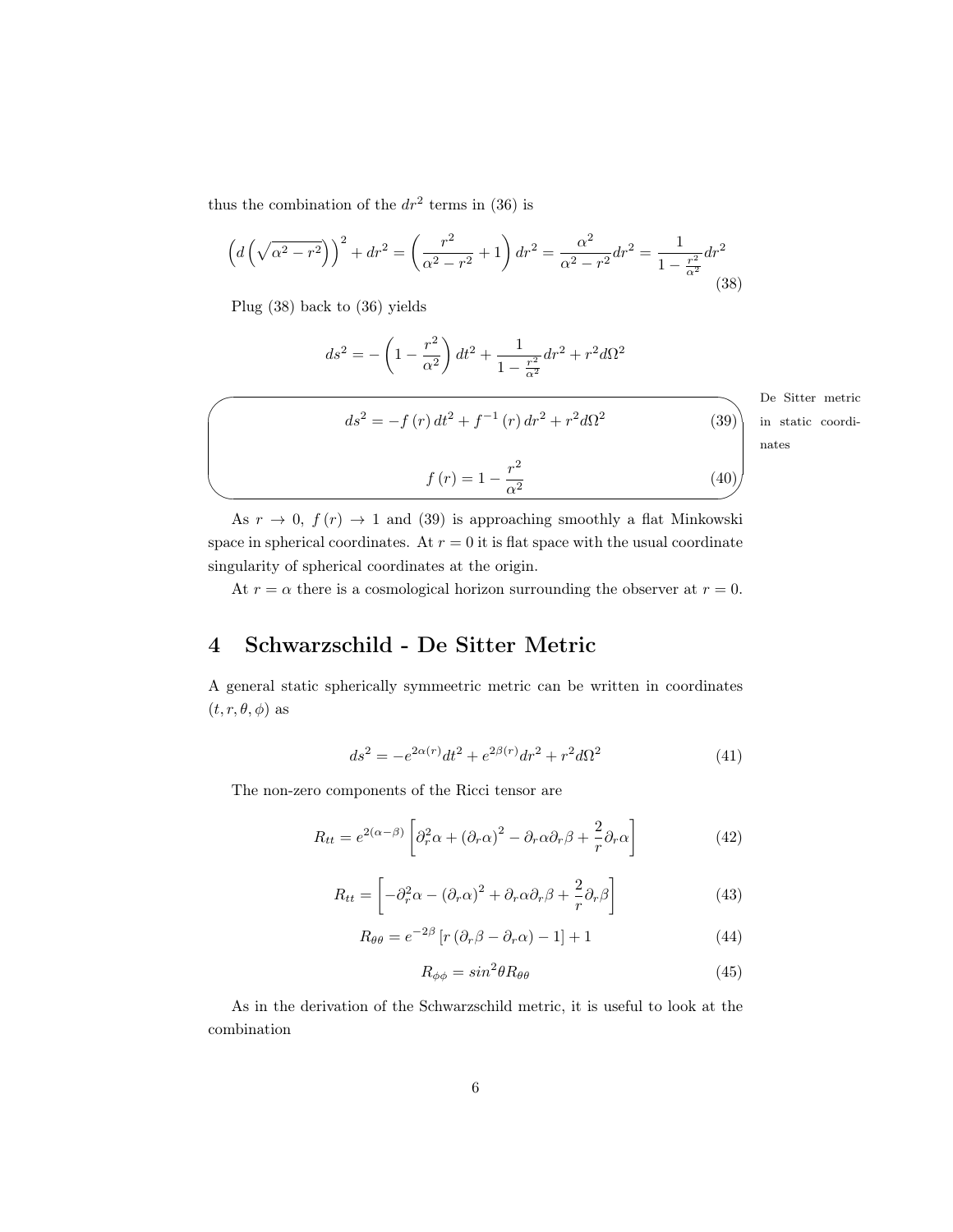$$
e^{-2(\alpha-\beta)}R_{tt} + R_{rr} = \frac{2}{r}\partial_r\alpha + \frac{2}{r}\partial_r\beta\tag{46}
$$

The vacuum Einstein equation with a cosmological constant  $\Lambda$  (in 4 dimensions. See recitation 12 section 4.1) is

<span id="page-6-1"></span><span id="page-6-0"></span>
$$
R_{\mu\nu} = \Lambda g_{\mu\nu} \tag{47}
$$

Plug [\(47\)](#page-6-0) into [\(46\)](#page-6-1)

$$
e^{-2(\alpha-\beta)}\Lambda g_{tt} + \Lambda g_{rr} = \frac{2}{r}\partial_r(\alpha+\beta)
$$
 (48)

Substitute  $g_{tt}$  and  $g_{rr}$  from [\(41\)](#page-5-3)

$$
-e^{-2(\alpha-\beta)}\Lambda e^{2\alpha} + \Lambda e^{2\beta} = -\frac{2}{r}\partial_r(\alpha+\beta)
$$
 (49)

<span id="page-6-2"></span>
$$
0 = \frac{2}{r}\partial_r(\alpha + \beta) \tag{50}
$$

✟

Thus

☛

 $\searrow$ 

$$
\alpha = -\beta \tag{51}
$$

It is interesting that this is the same result as in the Schwarzschild derivation, only there the l.h.s was zero because each term  $R_{tt}, R_{rr}$  was zero separately.

Now write the  $\theta\theta$  equation [\(47\)](#page-6-0)

$$
R_{\theta\theta} = \Lambda g_{\theta\theta} \tag{52}
$$

Plug [\(44\)](#page-5-4), [\(51\)](#page-6-2) and  $g_{\theta\theta}$  from [\(41\)](#page-5-3)

$$
e^{2\alpha} \left[ -2r\partial_r \alpha - 1 \right] + 1 = \Lambda r^2 \tag{53}
$$

$$
e^{2\alpha} \left[ 2r \partial_r \alpha + 1 \right] = 1 - \Lambda r^2 \tag{54}
$$

$$
\partial_r \left( r e^{2\alpha} \right) = 1 - \Lambda r^2 \tag{55}
$$

Integrate and name the integration constant  $-r_0$ 

$$
re^{2\alpha} = r - \frac{\Lambda}{3}r^3 - r_0\tag{56}
$$